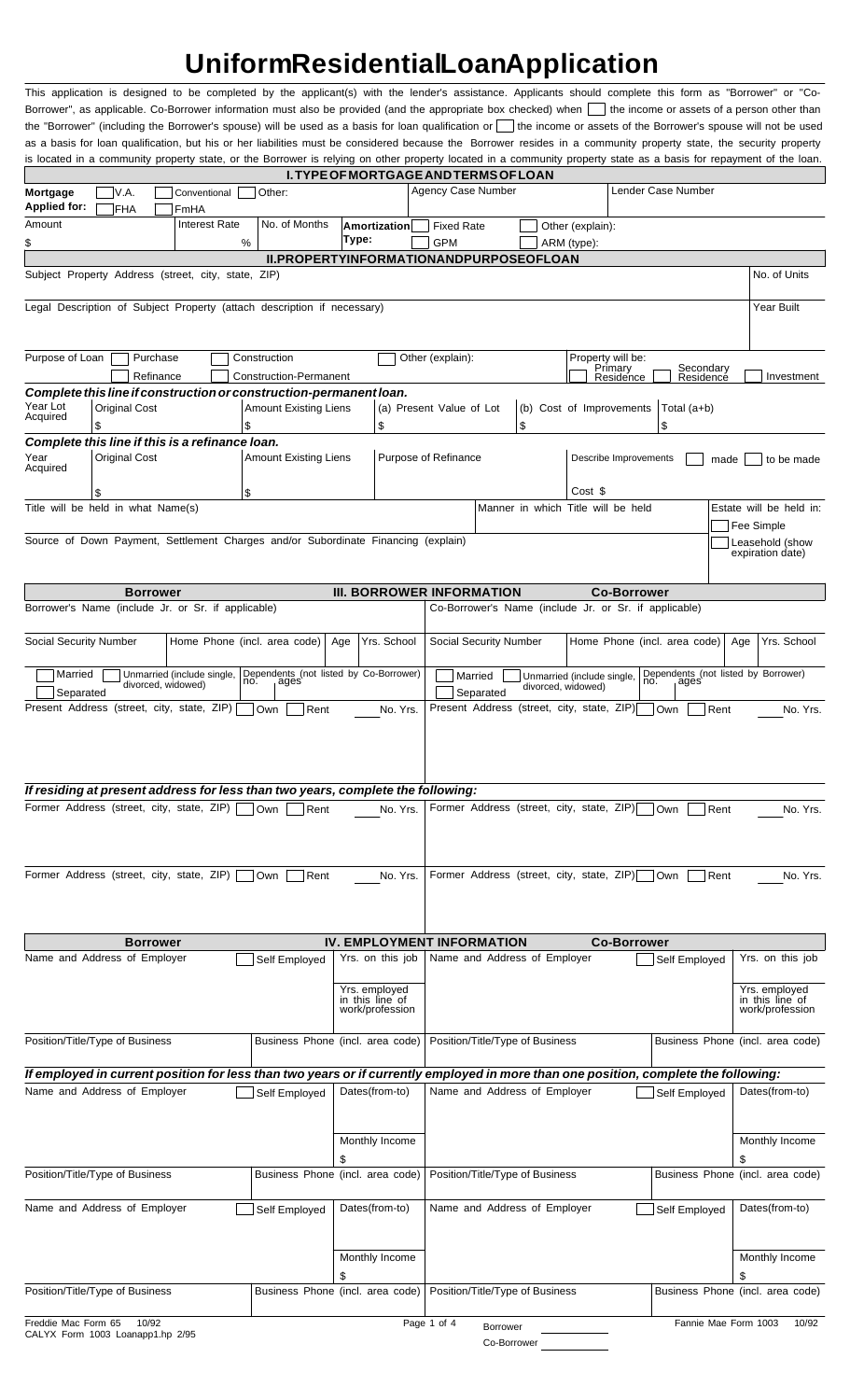## **V. MONTHLY INCOME AND COMBINED HOUSING EXPENSE INFORMATION Gross Monthly Income Borrower** | **Co-Borrower** | Total **Monthly Housing Expense Present Proposed** Base Empl. Income\*  $\begin{array}{|c|c|c|c|c|}\hline \text{${\sf \$}\hspace{1cm}$} & \text{${\sf \$}\hspace{1cm}$} & \text{${\sf \$}\hspace{1cm}$} & \text{${\sf \$}\hspace{1cm}$} & \text{${\sf \$}\hspace{1cm}$} & \text{${\sf \$}\hspace{1cm}$} & \text{${\sf \$}\hspace{1cm}$} & \text{${\sf \$}\hspace{1cm}$} & \text{${\sf \$}\hspace{1cm}$} & \text{${\sf \$}\hspace{1cm}$} & \text{${\sf \$}\hspace{1cm}$} & \text{${\sf$ Overtime Bonuses Commissions Dividends/Interest Net Rental Income Other (before completing, see the notice in "describe see the notice in "depther income," below) Rent First Mortgage (P&I) Other Financing (P&I) Hazard Insurance Real Estate Taxes Mortgage Insurance Homeowner Assn. Dues **Other Total** \$ \$ \$ **Total** \$ \$

**\*Self Employed Borrower(s) may be required to provide additional documentation such as tax returns and financial statements.**

**Describe Other Income Notice: Alimony, child support, or separate maintenance income need not be revealed if the**

| Borrower(B) or Co-Borrower(C) does not choose to have it considered for repaying this loan. |  |                       |  |  |  |  |  |  |
|---------------------------------------------------------------------------------------------|--|-----------------------|--|--|--|--|--|--|
| B/C                                                                                         |  | <b>Monthly Amount</b> |  |  |  |  |  |  |
|                                                                                             |  |                       |  |  |  |  |  |  |
|                                                                                             |  |                       |  |  |  |  |  |  |
|                                                                                             |  |                       |  |  |  |  |  |  |
|                                                                                             |  |                       |  |  |  |  |  |  |

## **VI. ASSETS AND LIABILITIES**

This statement and any applicable supporting schedules may be completed jointly by both married and unmarried Co-borrowers if their assets and<br>liabilities are sufficiently joined so that the Statement can be meaningfully a Completed **Jointly Not Jointly** 

| <b>ASSETS</b><br>Description<br>Cash deposit toward purchase held by: | <b>Cash or Market</b><br>Value | Liabilities and Pledged Assets. List the creditor's name, address and account number for all outstanding debts, including automobile loans, revolving charge accounts, real estate loans, alimony, child support, stock pledge |                                     |                                 |
|-----------------------------------------------------------------------|--------------------------------|--------------------------------------------------------------------------------------------------------------------------------------------------------------------------------------------------------------------------------|-------------------------------------|---------------------------------|
|                                                                       | $\mathbf{s}$                   | of the subject property.<br><b>LIABILITIES</b>                                                                                                                                                                                 | Monthly Payt. &<br>Mos. Left to Pay | <b>Unpaid</b><br><b>Balance</b> |
|                                                                       |                                | Name and address of Company                                                                                                                                                                                                    | \$ Payt./Mos.                       | \$                              |
| List checking and savings accounts below                              |                                |                                                                                                                                                                                                                                |                                     |                                 |
| Name and address of Bank, S&L, or Credit Union                        |                                |                                                                                                                                                                                                                                |                                     |                                 |
|                                                                       |                                | Acct. no.                                                                                                                                                                                                                      |                                     |                                 |
|                                                                       |                                | Name and address of Company                                                                                                                                                                                                    | \$ Payt./Mos.                       | \$                              |
| Acct. no.                                                             | \$                             |                                                                                                                                                                                                                                |                                     |                                 |
| Name and address of Bank, S&L, or Credit Union                        |                                | Acct. no.                                                                                                                                                                                                                      |                                     |                                 |
|                                                                       |                                | Name and address of Company                                                                                                                                                                                                    | \$ Payt./Mos.                       | \$                              |
| Acct. no.                                                             | \$                             |                                                                                                                                                                                                                                |                                     |                                 |
| Name and address of Bank, S&L, or Credit Union                        |                                |                                                                                                                                                                                                                                |                                     |                                 |
|                                                                       |                                | Acct. no.                                                                                                                                                                                                                      |                                     |                                 |
|                                                                       |                                | Name and address of Company                                                                                                                                                                                                    | \$ Payt./Mos.                       | \$                              |
| Acct. no.<br>Name and address of Bank, S&L, or Credit Union           | \$                             |                                                                                                                                                                                                                                |                                     |                                 |
|                                                                       |                                | Acct. no.                                                                                                                                                                                                                      |                                     |                                 |
|                                                                       |                                | Name and address of Company                                                                                                                                                                                                    | \$ Payt./Mos.                       | \$                              |
| Acct. no.                                                             | \$                             |                                                                                                                                                                                                                                |                                     |                                 |
| Stocks & Bonds (Company name/<br>number & description)                | \$                             |                                                                                                                                                                                                                                |                                     |                                 |
|                                                                       |                                | Acct. no.<br>Name and address of Company                                                                                                                                                                                       | \$ Payt./Mos.                       | \$                              |
| Life insurance net cash value                                         |                                |                                                                                                                                                                                                                                |                                     |                                 |
| Face amount: \$                                                       | \$                             |                                                                                                                                                                                                                                |                                     |                                 |
| <b>Subtotal Liquid Assets</b>                                         | \$                             |                                                                                                                                                                                                                                |                                     |                                 |
| Real estate owned (enter market value                                 | $\mathbb S$                    |                                                                                                                                                                                                                                |                                     |                                 |
| from schedule of real estate owned)                                   |                                | Acct. no.                                                                                                                                                                                                                      |                                     |                                 |
| Vested interest in retirement fund                                    | \$                             | Name and address of Company                                                                                                                                                                                                    | \$ Payt./Mos.                       | \$                              |
| Net worth of business(es) owned<br>(attach financial statement)       | \$                             |                                                                                                                                                                                                                                |                                     |                                 |
| Automobiles owned (make and year) $\frac{1}{s}$                       |                                |                                                                                                                                                                                                                                |                                     |                                 |
|                                                                       |                                | Acct. no.<br>Alimony/Child Support/Separate Maintenance Payments                                                                                                                                                               |                                     |                                 |
| Other Assets (itemize)                                                | \$                             | Owed to:                                                                                                                                                                                                                       | \$                                  |                                 |
|                                                                       |                                | Job Related Expense (child care, union dues, etc.)   \$                                                                                                                                                                        |                                     |                                 |
|                                                                       |                                | <b>Total Monthly Payments</b>                                                                                                                                                                                                  | \$                                  |                                 |
| Total Assets a. \$                                                    |                                | Net Worth (a-b)                                                                                                                                                                                                                | \$<br>Total Liabilities b. \$       |                                 |

Co-Borrower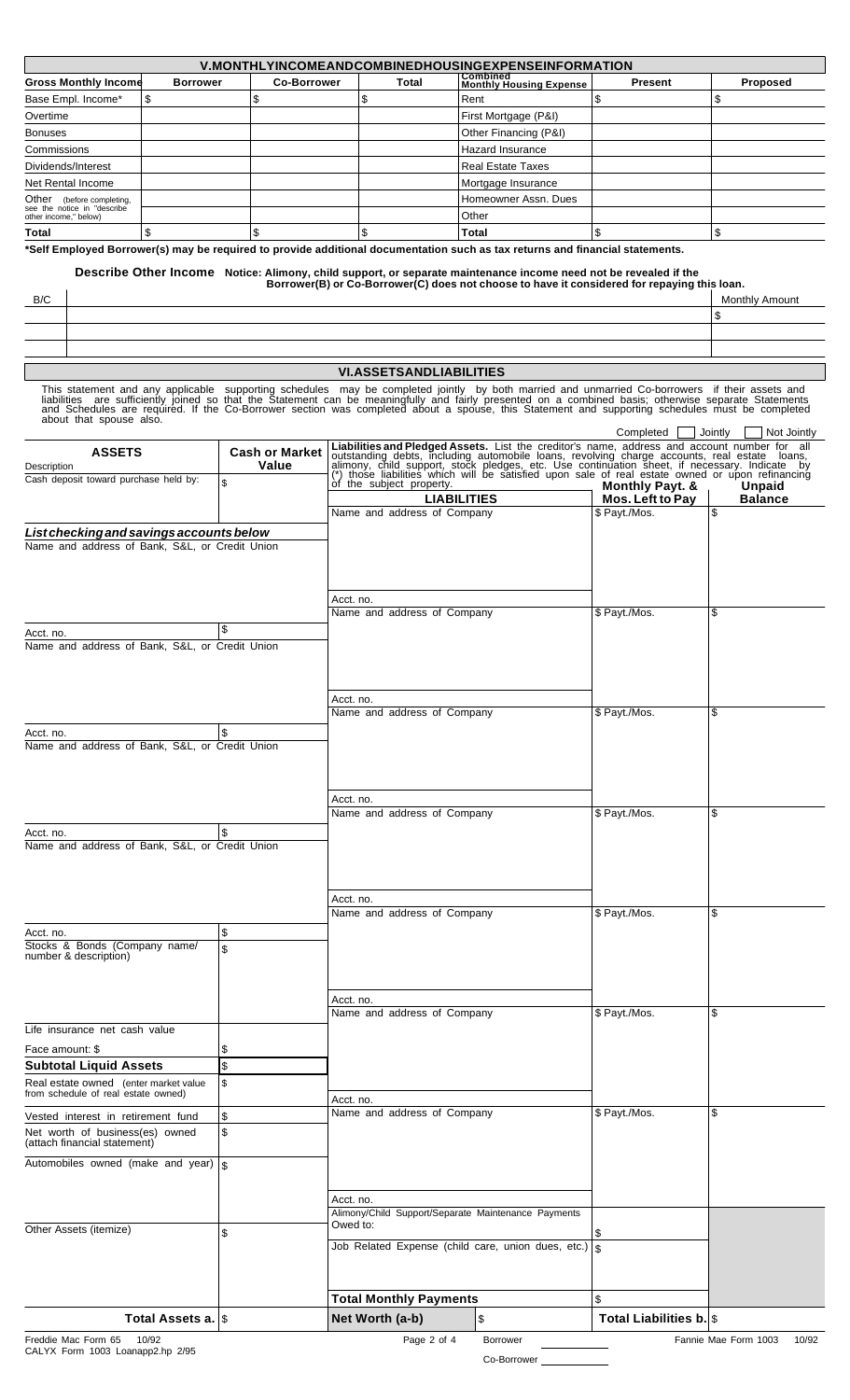|                                                                                                                                            |  |                      |                         | <u>VI.AOOLI OANDEIADIEN ILOICOIIGI</u> |                                                |    |                                             |                      |  |
|--------------------------------------------------------------------------------------------------------------------------------------------|--|----------------------|-------------------------|----------------------------------------|------------------------------------------------|----|---------------------------------------------|----------------------|--|
| ScheduleofRealEstateOwned (if additional properties are owned, use continuation sheet.)                                                    |  |                      |                         |                                        |                                                |    |                                             |                      |  |
| Property Address (enter S if sold, PS if pending<br>Type of<br>sale or R if rental being held for income)<br>Property                      |  |                      | Present<br>Market Value | Amount of<br>Mortgages & Liens         | Mortgage<br>Gross<br>Rental Income<br>Payments |    | Insurance,<br>Maintenance,<br>Taxes & Misc. | Net<br>Rental Income |  |
|                                                                                                                                            |  |                      |                         |                                        | \$                                             | \$ | S                                           | S                    |  |
|                                                                                                                                            |  |                      |                         |                                        |                                                |    |                                             |                      |  |
|                                                                                                                                            |  |                      |                         |                                        |                                                |    |                                             |                      |  |
|                                                                                                                                            |  | Totals $ $ \$        |                         |                                        |                                                |    |                                             |                      |  |
| List any additional names under which credit has previously been received and indicate appropriate creditor name(s) and account number(s): |  |                      |                         |                                        |                                                |    |                                             |                      |  |
| Alternate Name                                                                                                                             |  | <b>Creditor Name</b> |                         |                                        |                                                |    | <b>Account Number</b>                       |                      |  |
|                                                                                                                                            |  |                      |                         |                                        |                                                |    |                                             |                      |  |

**VI. ASSETS AND LIABILITIES (cont.)**

| <b>VII.DETAILSOFTRANSACTION</b>            | <b>VIII. DECLARATIONS</b>                                                                                                                              |        |                      |  |  |  |  |  |  |
|--------------------------------------------|--------------------------------------------------------------------------------------------------------------------------------------------------------|--------|----------------------|--|--|--|--|--|--|
| a. Purchase price                          | If you answer "yes" to any questions a through i, please                                                                                               |        | Borrower Co-Borrower |  |  |  |  |  |  |
| b. Alterations, improvements, repairs      | use continuation sheet for explanation.                                                                                                                | Yes No | Yes No               |  |  |  |  |  |  |
| c. Land (if acquired separately)           | a. Are there any outstanding judgments against you?                                                                                                    |        |                      |  |  |  |  |  |  |
| d. Refinance (incl. debts to be paid off)  | b. Have you been declared bankrupt within the past 7 years?                                                                                            |        |                      |  |  |  |  |  |  |
| e. Estimated prepaid items                 | c. Have you had property foreclosed upon or given title or deed<br>in lieu thereof in the last 7 years?                                                |        |                      |  |  |  |  |  |  |
| f. Estimated closing costs                 | d. Are you a party to a lawsuit?                                                                                                                       |        |                      |  |  |  |  |  |  |
| g. PMI, MIP, Funding Fee                   | e. Have you directly or indirectly been obligated on any loan which resulted in<br>foreclosure, transfer of title in lieu of foreclosure, or judgment? |        | (This would          |  |  |  |  |  |  |
| h. Discount (if Borrower will pay)         | include such loans as home mortgage loans, SBA loans, home improvement                                                                                 |        |                      |  |  |  |  |  |  |
| i. Total costs (add items a through h)     | loans, educational loans, manufactured (mobile) home loans, any<br>financial obligation, bond, or loan guarantee. If "Yes," provide details, including |        | mortgage,            |  |  |  |  |  |  |
| . Subordinate financing                    | date, name and address of Lender, FHA or VA case number, [<br>if any, and reasons for the action.)                                                     |        |                      |  |  |  |  |  |  |
| k. Borrower's closing costs paid by Seller | f. Are you presently delinquent or in default on any Federal debt or any other loan,                                                                   |        |                      |  |  |  |  |  |  |
| I. Other Credits(explain)                  | mortgage, financial obligation bond, or loan guarantee? if<br>"Yes," give details as described in the preceding question.                              |        |                      |  |  |  |  |  |  |
|                                            | g. Are you obligated to pay alimony, child support, or separate<br>maintenance?                                                                        |        |                      |  |  |  |  |  |  |
|                                            | h. Is any part of the down payment borrowed?                                                                                                           |        |                      |  |  |  |  |  |  |
|                                            | i. Are you a co-maker or endorser on a note?                                                                                                           |        |                      |  |  |  |  |  |  |
|                                            | j. Are you a U. S. citizen?                                                                                                                            |        |                      |  |  |  |  |  |  |
| m. Loan amount (exclude PMI, MIP,          | k. Are you a permanent resident alien?                                                                                                                 |        |                      |  |  |  |  |  |  |
| Funding Fee financed)                      | I. Do you intend to occupy the property as your primary residence?<br>If "Yes," complete question m below.                                             |        |                      |  |  |  |  |  |  |
| n. PMI, MIP, Funding Fee financed          | m. Have you had an ownership interest in a property in the last                                                                                        |        |                      |  |  |  |  |  |  |
| o. Loan amount (add m & n)                 | three years?                                                                                                                                           |        |                      |  |  |  |  |  |  |
|                                            | (1) What type of property did you own-principal residence (PR),<br>second home (SH), or investment property (IP)?                                      |        |                      |  |  |  |  |  |  |
| p. Cash from/to Borrower                   | (2) How did you hold title to the home-solely by yourself (S), jointly                                                                                 |        |                      |  |  |  |  |  |  |
| (subtract $i, k, l, k$ o from $i$ )        | with your spouse (SP), or jointly with another person (O)?                                                                                             |        |                      |  |  |  |  |  |  |

**IX.ACKNOWLEDGMENTANDAGREEMENT** 

The undersigned specifically acknowledge(s) and agree(s) that: (1) the loan requested by this application will be secured by a first mortgage or deed of trust<br>on the property described herein; (2) the property will not be **Certification:** I/We certify that the information provided in this application is true and correct as of the date set forth opposite my/our signature(s) on this application and acknowledge my/our understanding that any in Borrower's Signature Date Date Co-Borrower's Signature Date Date

| X                                                                                                                    |                                  |                                                                                                                                                                                                                                                                                                                                                                                                                                                                                                                                                                                                                                                                                                                                                                                                                                                                                                                       | X                                                             |                                                                                                                     |                 |                                         |                                                               |                      |       |
|----------------------------------------------------------------------------------------------------------------------|----------------------------------|-----------------------------------------------------------------------------------------------------------------------------------------------------------------------------------------------------------------------------------------------------------------------------------------------------------------------------------------------------------------------------------------------------------------------------------------------------------------------------------------------------------------------------------------------------------------------------------------------------------------------------------------------------------------------------------------------------------------------------------------------------------------------------------------------------------------------------------------------------------------------------------------------------------------------|---------------------------------------------------------------|---------------------------------------------------------------------------------------------------------------------|-----------------|-----------------------------------------|---------------------------------------------------------------|----------------------|-------|
|                                                                                                                      |                                  |                                                                                                                                                                                                                                                                                                                                                                                                                                                                                                                                                                                                                                                                                                                                                                                                                                                                                                                       | <b>X.INFORMATIONFORGOVERNMENTMONITORINGPURPOSES</b>           |                                                                                                                     |                 |                                         |                                                               |                      |       |
| or surname.                                                                                                          |                                  | The following information is requested by the Federal Government for certain types of loans related to a dwelling, in order to monitor the Lender's<br>compliance with equal credit opportunity, fair housing and home mortgage disclosure laws. You are not required to furnish this information, but are<br>encouraged to do so. The law provides that a Lender may neither discriminate on the basis of this information, nor on whether you choose to furnish<br>However, if you choose not to furnish it, under Federal regulations this Lender is required to note race and sex on the basis of visual observation<br>If you do not wish to furnish the above information, please check the box below. (Lender must review the above material to assure that<br>the disclosure satisfy all requirements to which the Lender is subject under applicable state law for the particular type of loan applied for.) |                                                               |                                                                                                                     |                 |                                         |                                                               |                      |       |
| <b>BORROWER</b>                                                                                                      |                                  |                                                                                                                                                                                                                                                                                                                                                                                                                                                                                                                                                                                                                                                                                                                                                                                                                                                                                                                       |                                                               | <b>CO-BORROWER</b>                                                                                                  |                 |                                         |                                                               |                      |       |
|                                                                                                                      |                                  | do not wish to furnish this information                                                                                                                                                                                                                                                                                                                                                                                                                                                                                                                                                                                                                                                                                                                                                                                                                                                                               |                                                               |                                                                                                                     |                 |                                         | do not wish to furnish this information                       |                      |       |
| <b>Race/National</b><br>American Indian or Alaskan Native<br>Origin:<br>Black, not of<br>Hispanic<br>Hispanic origin |                                  |                                                                                                                                                                                                                                                                                                                                                                                                                                                                                                                                                                                                                                                                                                                                                                                                                                                                                                                       | Asian or Pacific Islander<br>White, not of<br>Hispanic origin | <b>Race/National</b><br>American Indian or Alaskan Native<br>Origin:<br>Black.not of<br>Hispanic<br>Hispanic origin |                 |                                         | Asian or Pacific Islander<br>White, not of<br>Hispanic origin |                      |       |
|                                                                                                                      | Other (specify)                  |                                                                                                                                                                                                                                                                                                                                                                                                                                                                                                                                                                                                                                                                                                                                                                                                                                                                                                                       |                                                               |                                                                                                                     |                 | Other (specify)                         |                                                               |                      |       |
| Sex:                                                                                                                 | Female                           | Male                                                                                                                                                                                                                                                                                                                                                                                                                                                                                                                                                                                                                                                                                                                                                                                                                                                                                                                  |                                                               | Sex:                                                                                                                |                 | Female                                  | Male                                                          |                      |       |
| <b>TobeCompletedbyInterviewer</b>                                                                                    |                                  | Interviewer's Name (print or type)                                                                                                                                                                                                                                                                                                                                                                                                                                                                                                                                                                                                                                                                                                                                                                                                                                                                                    |                                                               |                                                                                                                     |                 | Name and Address Interviewer's Employer |                                                               |                      |       |
|                                                                                                                      | This application was taken by:   |                                                                                                                                                                                                                                                                                                                                                                                                                                                                                                                                                                                                                                                                                                                                                                                                                                                                                                                       |                                                               |                                                                                                                     |                 |                                         |                                                               |                      |       |
| Interviewer's Signature<br>face-to-face interview                                                                    |                                  |                                                                                                                                                                                                                                                                                                                                                                                                                                                                                                                                                                                                                                                                                                                                                                                                                                                                                                                       | Date                                                          |                                                                                                                     |                 |                                         |                                                               |                      |       |
| by mail                                                                                                              |                                  |                                                                                                                                                                                                                                                                                                                                                                                                                                                                                                                                                                                                                                                                                                                                                                                                                                                                                                                       |                                                               |                                                                                                                     |                 |                                         |                                                               |                      |       |
| by telephone                                                                                                         |                                  | Interviewer's Phone Number (incl. area code)                                                                                                                                                                                                                                                                                                                                                                                                                                                                                                                                                                                                                                                                                                                                                                                                                                                                          |                                                               |                                                                                                                     |                 |                                         |                                                               |                      |       |
| Freddie Mac Form 65                                                                                                  | 10/92                            |                                                                                                                                                                                                                                                                                                                                                                                                                                                                                                                                                                                                                                                                                                                                                                                                                                                                                                                       |                                                               | Page 3 of 4                                                                                                         | <b>Borrower</b> |                                         |                                                               | Fannie Mae Form 1003 | 10/92 |
|                                                                                                                      | CALYX Form 1003 Loanapp3.hp 2/95 |                                                                                                                                                                                                                                                                                                                                                                                                                                                                                                                                                                                                                                                                                                                                                                                                                                                                                                                       |                                                               |                                                                                                                     |                 |                                         |                                                               |                      |       |